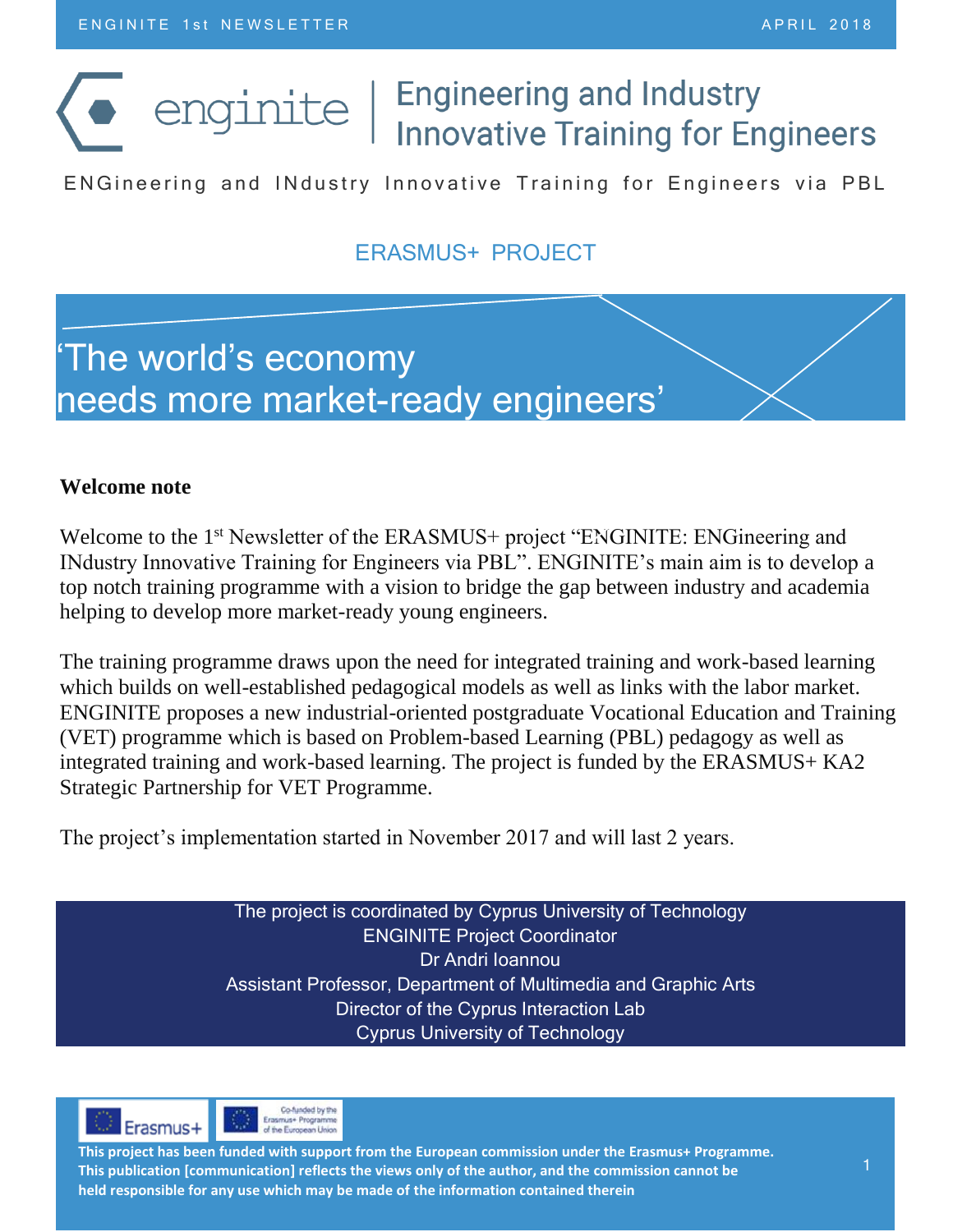## **MAIN TARGET GROUPS**

**Graduate** Engineers and Junior Engineers

## Industrial Partners in the Engineering sector

| 1. CYPRUS<br><b>UNIVERSITY OF</b><br><b>TECHNOLOGY (CY)</b> | 5. TECHNICAL<br><b>UNIVERSITY OF</b><br>CRETE (GR)                                                                                     | 7 European                        |
|-------------------------------------------------------------|----------------------------------------------------------------------------------------------------------------------------------------|-----------------------------------|
| 2. AALBORG<br>UNIVERSITET (DK)                              | 6. GRANTXPERT<br><b>CONSULTING LTD</b><br>(CY)                                                                                         | partner                           |
| 3. CUBEIE L.L.C. (CY)                                       | 7. USEFUL SIMPLE<br><b>PROJECTS LTD</b><br>(THINK UP) (UK)                                                                             | organizations<br>from 4 different |
| 4. LONDON SOUTH<br><b>BANK UNIVERSITY</b><br>LBG (UK)       | The consortium members<br>have extensive expertise in<br>engineering, vocational<br>training, and Problem-<br>Based Learning Pedagogy. | European<br>countries             |

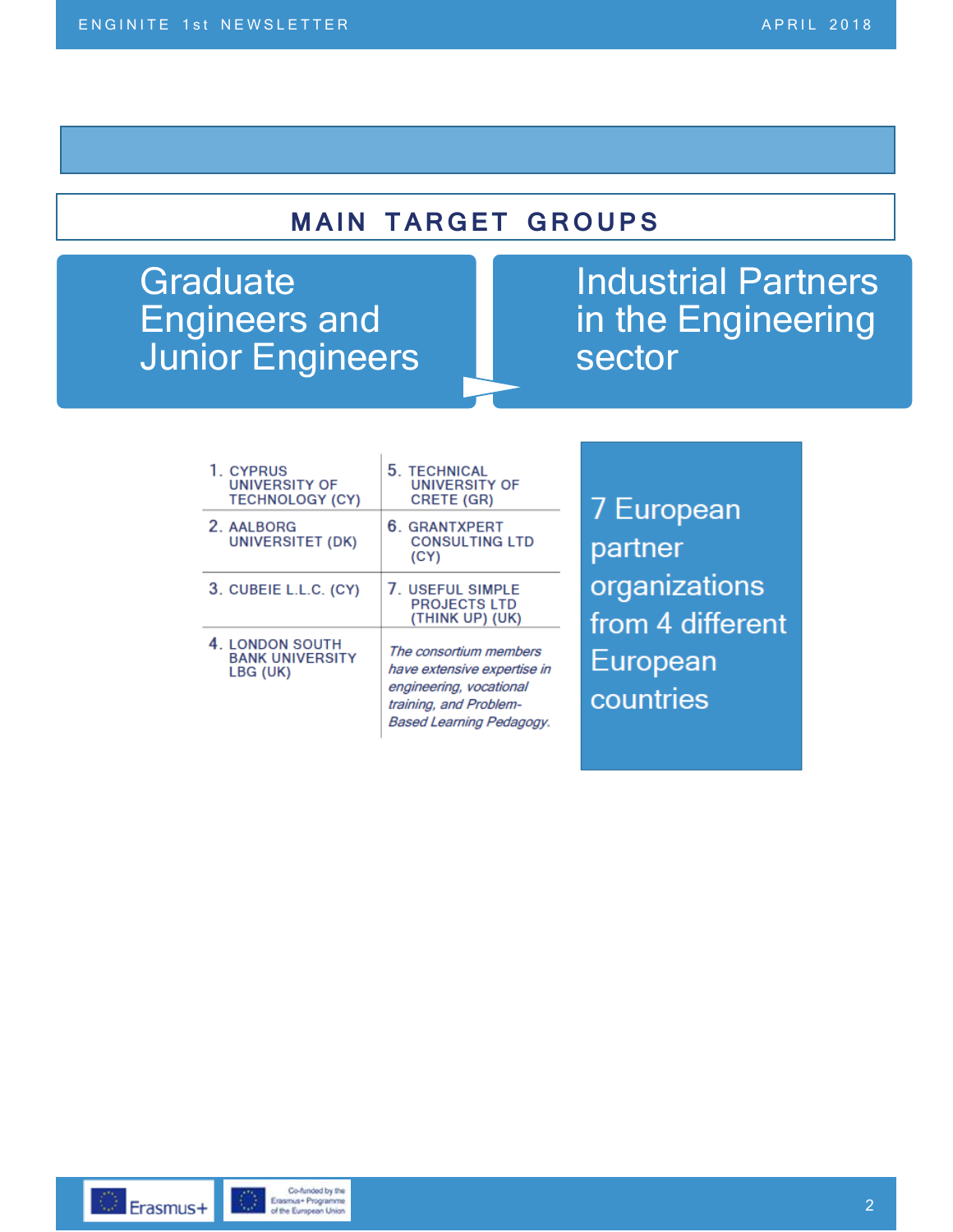# Who is Behind ENGINITE?

An interdisciplinary group of 7 European partners from Cyprus, United Kingdom, Denmark, and Greece all geared up to develop an innovative, practical and marketable training program for young engineers.

Here is a snap of our consortium:



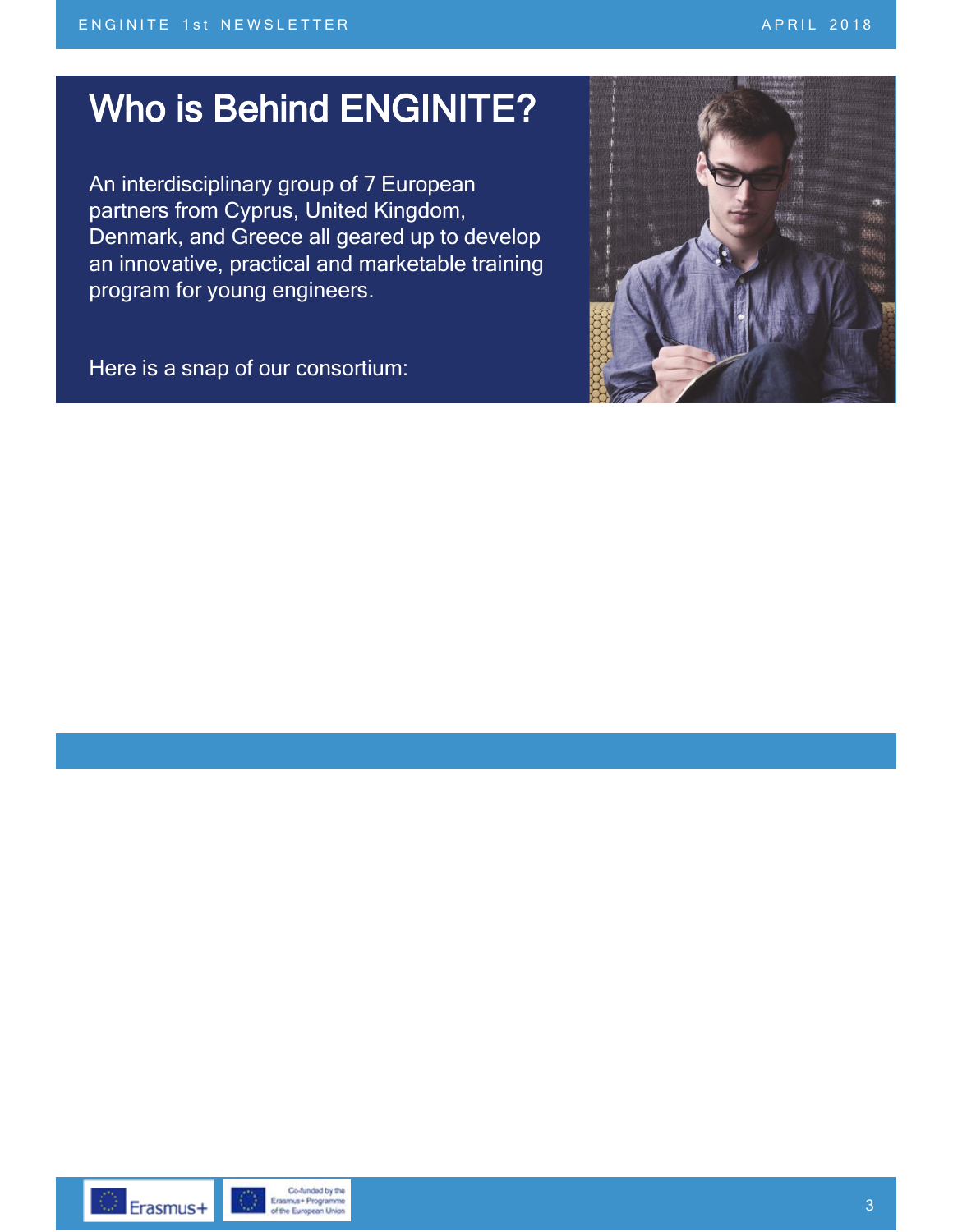ENGINITE via the PBL pedagogy approach connects the dots between theory and practice in engineering education

ENGINITE facilitates the acquirement of the desired capabilities of engineers in a short amount of time

ENGINITE strengthens the recruitment potential of the participants and leverages the industry's quest for high qualified engineers

ENGINITE brings expertise from the "northern" countries which are considered as more successful into Engineering education compared to Balkan and Mediterranean regions

"Upon the completion of the ENGINITE training programme, the young engineers will gain practical knowledge and experience which is expected to boost significantly their employability skills".

> ENGINITE Consortium of **Partners**

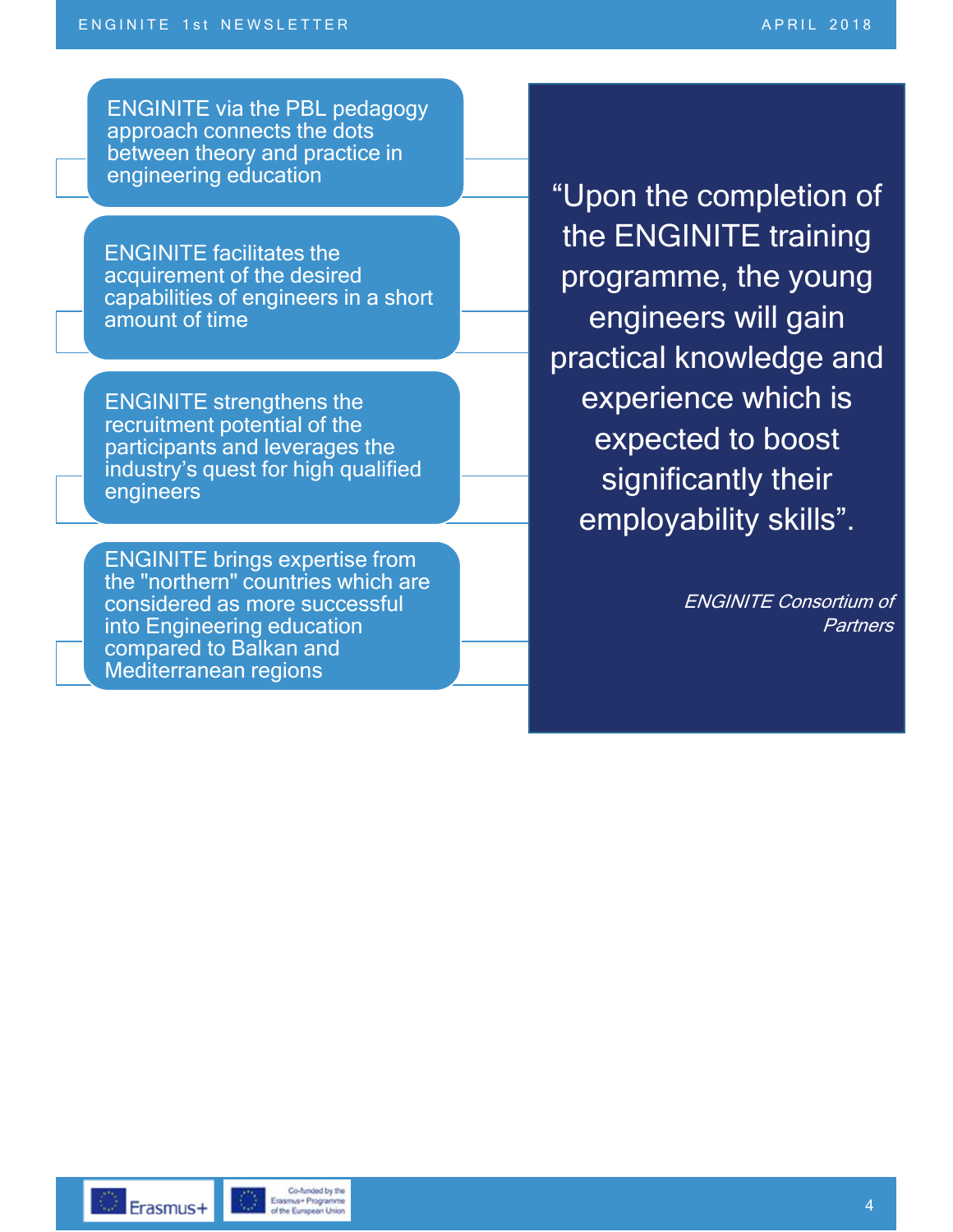# How different and How different and unique is ENGINITE unique is ENGINITE project? project?

Innovative Elements: Connecting practicethe dots between theory and



## **KEEN TO KNOW WHEN OUR PROJECT SET SAIL?**

Our 1<sup>st</sup> Kick-off meeting signaled the beginning of our project.

The kick-off meeting of the ERASMUS+ project entitled: ENGINITE: "ENGineering and INdustry Innovative Training for Engineers" took place at the Cyprus University of Technology in December 7th and 8th 2017.

During the kick-off meeting, a sequence of presentations took place, aiming at the introduction of the participating partners as well as at the communication of the project.

In addition, all partners were provided with the opportunity to get to know each other, review the scope of the ENGINITE project, specify the responsibilities of each organization and define the framework and timeframe of their work so as to successfully meet the project's objectives.

The meeting was marked as highly successful and all project members contemplated on the meeting's high productivity and effectiveness.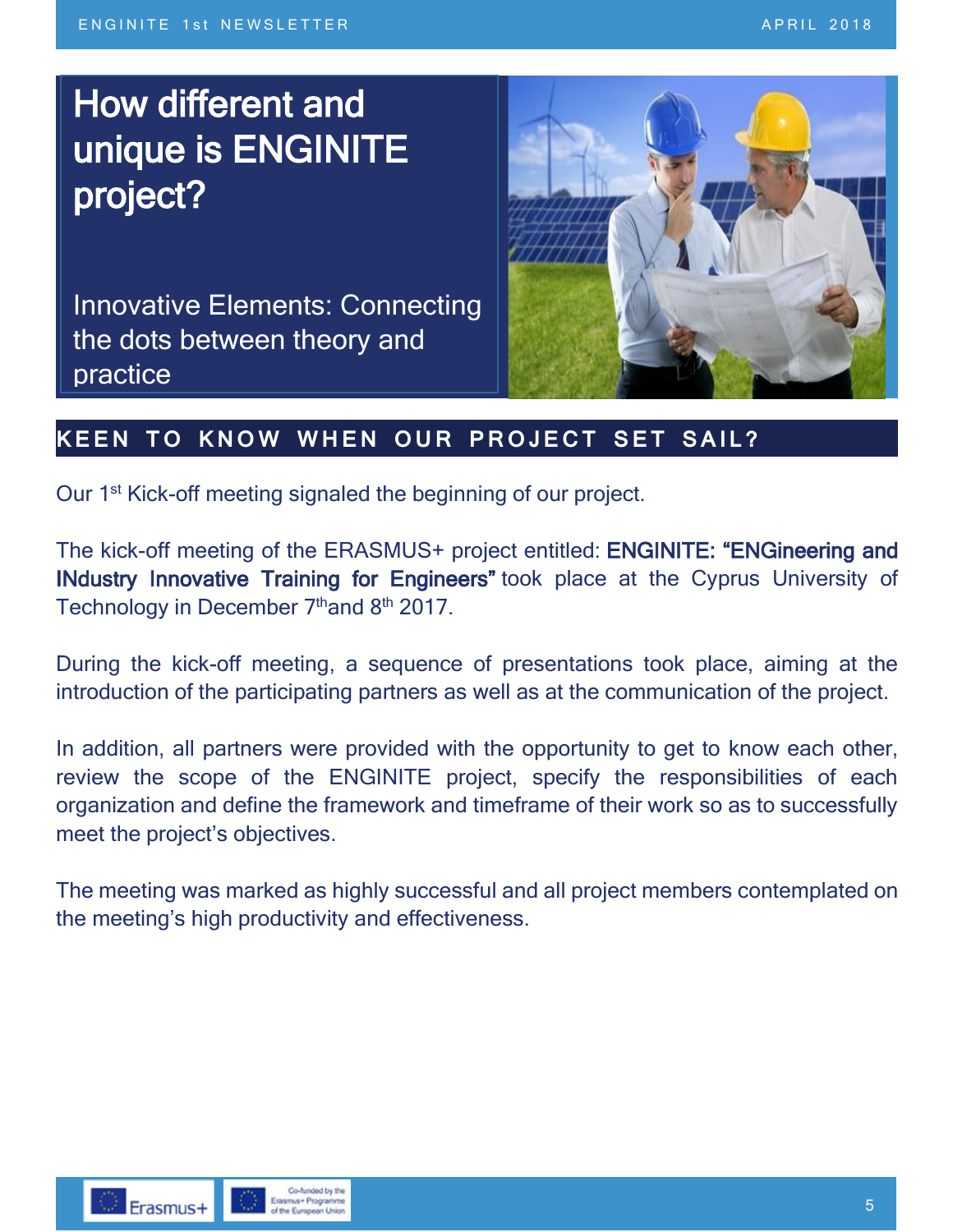

### **CONSORTIUM OF PARTNERS**



**P1-CYRPRUS UNIVERSITY OF TECHNOLOGY [CUT]**



**P2-AALBORG UNIVERSITET [AAU]**



**P3-CUBEIE L.L.C. [CUBEIE]**



**P5-TECHNICAL UNIVERSITY OF CRETE [TUC]**